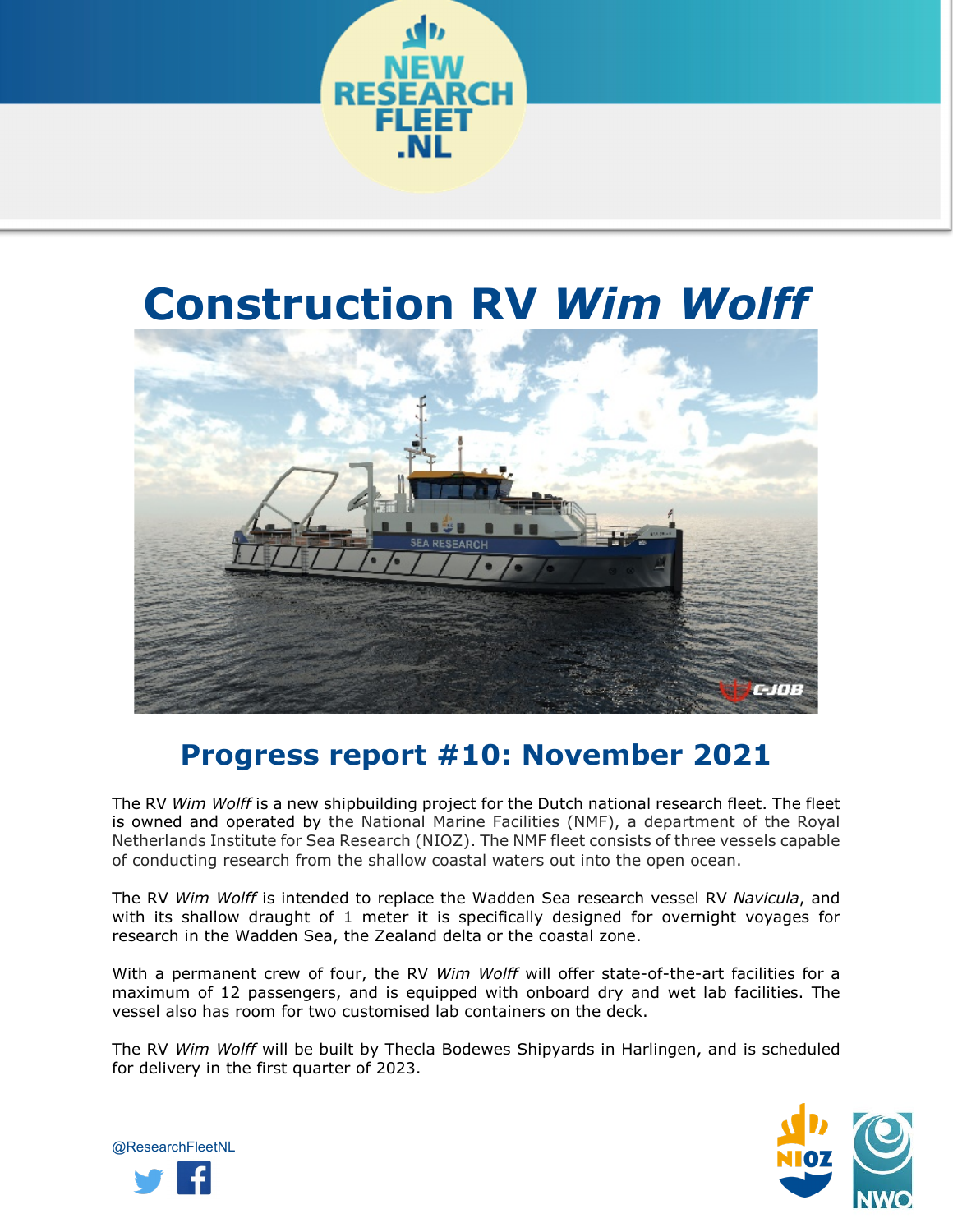

## **Keel laid**

The keel of the RV *Wim Wolff* was laid at N. Dijkstra Metaalbewerking in Harlingen on 9 November.



*Thecla Bodewes welcomes everyone to TBSY © Aernout Steegstra*

The event was bittersweet due to the sudden passing of Alex Colfino, head of the Royal Netherlands Institute for Sea Research (NIOZ) National Marine Facilities (NMF) department and the driving force behind the renewal of the national fleet.

In her welcome greeting, Thecla Bodewes recalled the vital role Alex Colfino played in the contract negotiations and in supervising the construction of the RV *Wim Wolff*.

Like her sister ship the RV *Adriaen Coenen*, a special aluminium medallion was minted and welded to the keel of the RV *Wim Wolff* as part of the ceremony to bring the ship good luck.



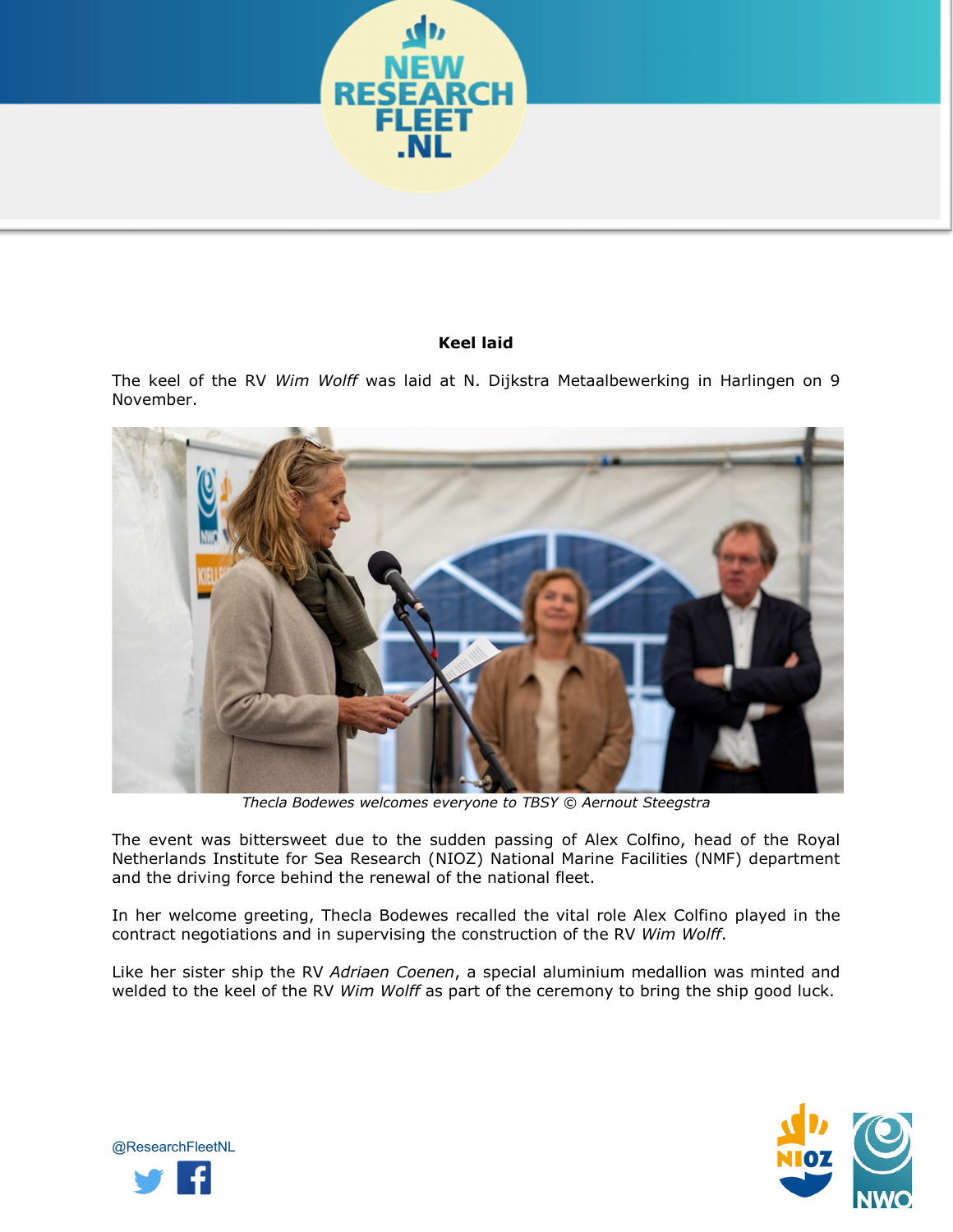



*Face and reverse of the special coin used for the laying of the keel of the RV Wim Wolff.*

As the guests from NWO/NIOZ and Thecla Bodewes Shipyards looked on, former NIOZ director Prof. Henk Brinkhuis presented the special coin to Bram Fey, future skipper of the RV Wim Wolff, who then welded the coin to the keel.



*The coin waiting to be welded to the keel of section 330. © Aernout Steegstra*



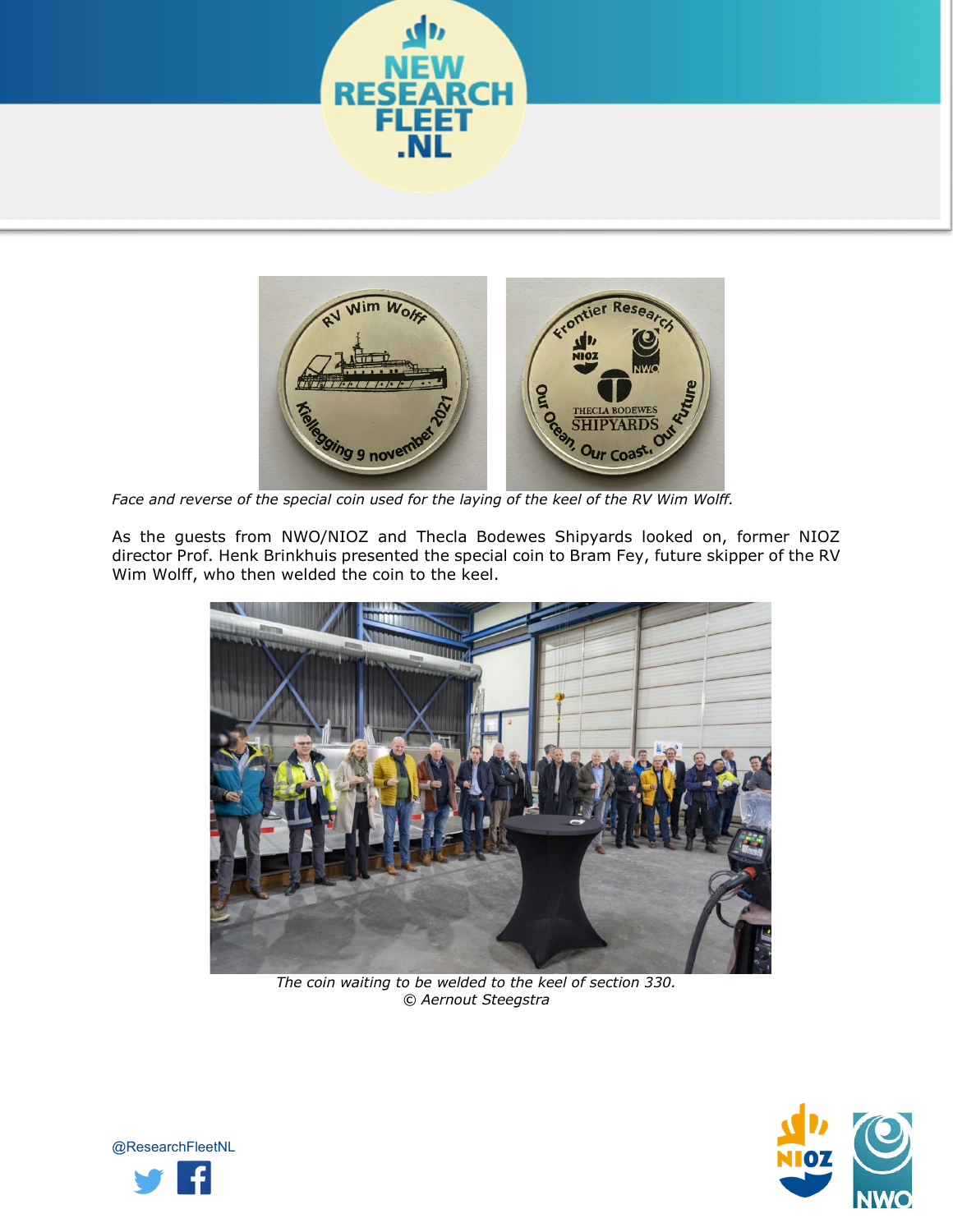



*Presentation of coin used for the laying of the keel of the RV Wim Wolff. ©Aernout Steegstra*



*Bram Fey (left) welds the coin to the keel of the RV Wim Wolff. ©Aernout Steegstra*